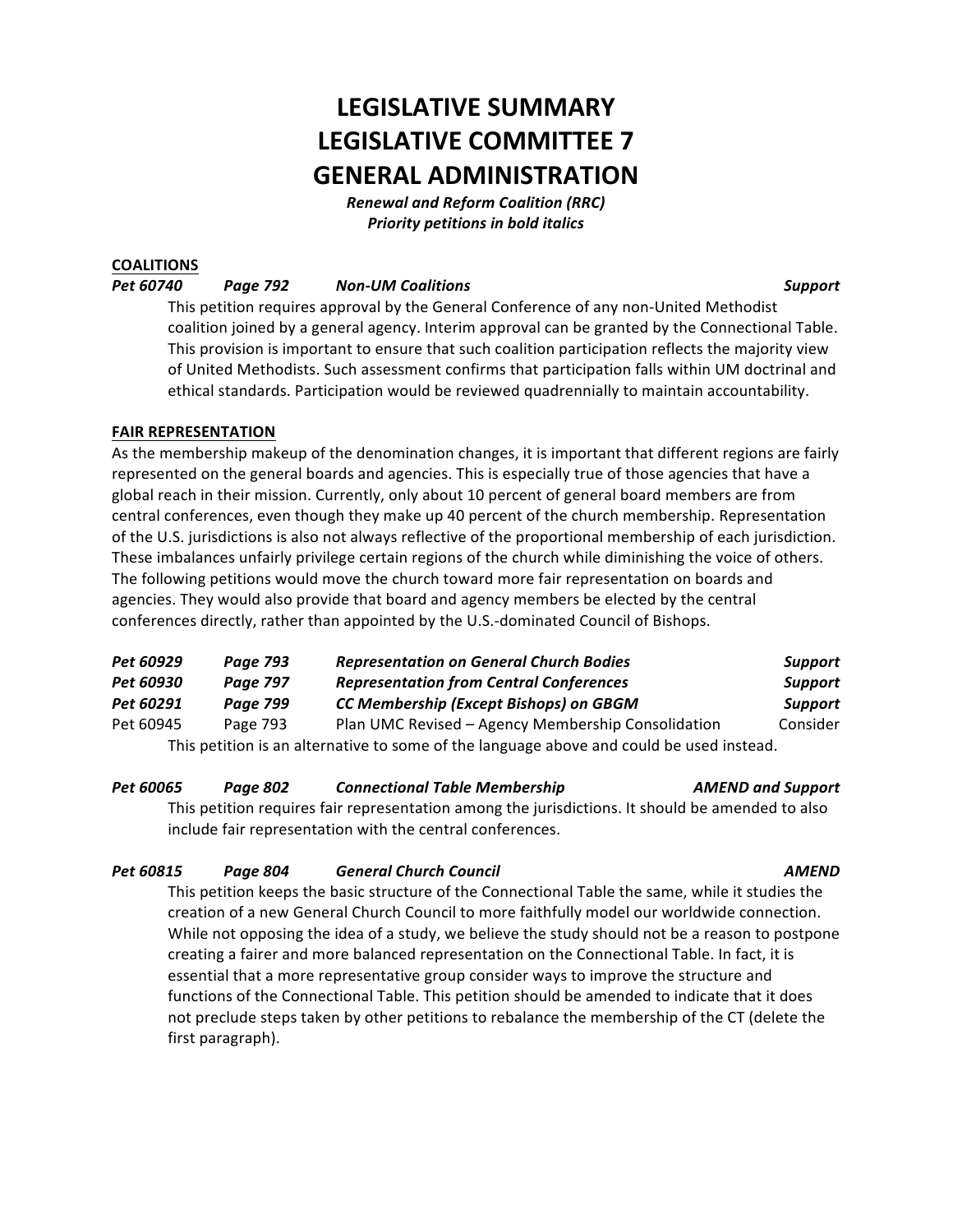#### 2

#### **GLOBAL STRUCTURE**

These petitions are part of a comprehensive plan to restructure the church at the global level. The ultimate aim of this plan is to create the U.S. as its own central conference that is able to adapt the *Book* of Discipline to the unique needs of our cultural situation. In reality, it is an attempt to structure the church in a way that lessens the voices of African, European, and Filipino delegates in denominational affairs and would ultimately allow the U.S. part of the church to permit same-sex weddings and the ordination of self-avowed practicing homosexuals. It is ironic that for many years the U.S. has had a determinative voice in how the central conferences operated, but now that the central conferences are able to have a strong voice in U.S. affairs, that voice is being rejected. The Renewal and Reform Coalition opposes this attempt to restructure the church in an effort to resolve our theological differences. It might be well to refer these two petitions to Committee 3, Conferences, which is dealing with the bulk of the Global Structure petitions, so that they can all be dealt with together.

*Pet 60989 Page 784 Global Connectional Conference – Name Change Oppose Pet 60990 Page 784 Global Connectional Conference – Name Change Oppose*

#### **INCLUSIVENESS**

The RRC is in favor of fair treatment for all persons and including the diversity of God's creation within the church. We have no objection to adding "gender" as a category of inclusion. However, we believe the category "sexual orientation" reflects an ideological concept that conceives of one's identity being determined by whom one is romantically attracted to. While we acknowledge that different forms of sexual attraction exist, we do not agree that all forms of sexual attraction are equally commendable. The church should not commit itself to including persons in leadership (the implications of the last sentence in Article IV) who define themselves by and actively pursue attractions that are contrary to Scripture. In the same way, we oppose the use of a category called "gender identity" as a basis for inclusion. The understanding that one's gender is fluid and can be changed, or that one's gender is based on feelings rather than biology, is a misreading of God's human creation. To include "gender identity" validates a questionable secular viewpoint regarding gender and causes harm to confused individuals who try to change their gender—often with tragic results. Any of these changes could overturn the church's stance against same-sex marriage and the ordination of practicing homosexuals.

| Pet 60741 | Page 785 | Inclusiveness of Gender and Sexual Orientation | <b>Oppose</b> |
|-----------|----------|------------------------------------------------|---------------|
| Pet 60742 | Page 786 | <b>Definition of Status</b>                    | <b>Oppose</b> |
| Pet 60881 | Page 786 | <b>Inclusiveness</b>                           | <b>Oppose</b> |
| Pet 60943 | Paae 786 | <b>Inclusiveness</b>                           | <b>Oppose</b> |
|           |          |                                                |               |

This last petition goes even farther down the road of a secular understanding of gender, adding the category "gender expression." Gender is not like a set of clothes one can put on and take off at will. This petition further mandates that all the noted categories of people are eligible to serve as clergy, thus opening the door to same-sex weddings and ordination of practicing homosexuals.

Pet 60163 Page 785 Inclusiveness of Gender and Age No Position We believe that there should be no discrimination in the church based on gender (male or female) or age. The only question we have about this amendment is whether it would nullify all mandatory retirement provisions in the *Discipline*. We believe it would, and this should be taken into consideration when deliberating on this petition.

Pet 60606 Page 785 Inclusiveness of Sex and Gender Support Support We believe that there should be no discrimination in the church based on gender (male or female). Therefore, we support this petition. However, we wonder whether the second part of the amendment would outlaw gender-specific ministries, such as United Methodist Women and United Methodist Men. It might be well to delete the second part on adopt only the first part.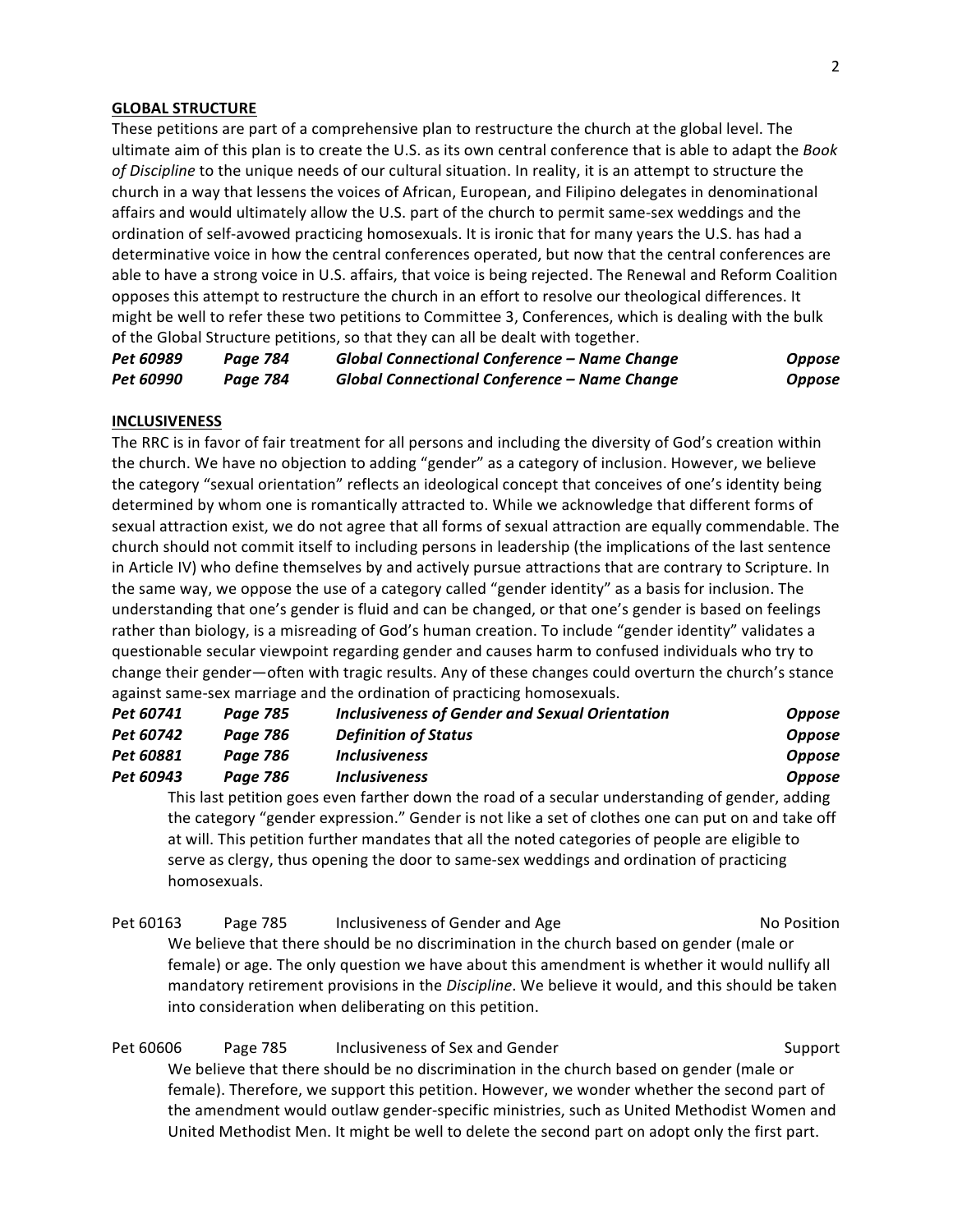### **DIVESTMENT**

Divestment of church money from companies not in keeping with United Methodist values is a legitimate tool for social advocacy. There are two caveats, however: 1) that divestment needs to be balanced with the fiduciary responsibility of the church in stewarding the church's and pensioners' resources; and 2) divestment is a blunt instrument that can cause more harm than it is designed to correct.

Pet 60174 Page 801 Avoid Investment in Production of Petroleum, Coal, and Oppose Pet 60200 Page 801 Avoid Investment in Production of Petroleum, Coal, and Oppose Pet 60304 Page 801 Socially Responsible Investments Compose Compose

These petitions are similar to a group of petitions being handled in Committee 3, Conferences. They would forbid all investment of church funds in any petroleum company. While wellintentioned in terms of helping combat climate change, the financial penalty could be severe, jeopardizing the church's fiduciary stewardship. It also stigmatizes a whole industry in which many of our members earn their livelihood. Would the proponents of this policy be willing to forego the tithes and offerings of these members, potentially hurt by our investment decisions? The policy also potentially hurts developing countries, which depend upon coal and petroleum products for improving their economy and the lives of their people. This policy is a blunt instrument that would cause more harm than good. We should trust the boards involved to make sound investment decisions, balancing our social stances with their fiduciary responsibility in a way that causes the least harm.

Pet 60036 Page 800 Sustainable and Responsible Investments Support Support This petition updates investment guidelines for all general boards and agencies. It clarifies and expands the issues of concern in investments, focuses on positive investment for social change, and identifies those businesses that are to be avoided. We believe these guidelines are sound and provide a way for us to trust our boards and agencies to make wise investments that coincide with our Social Principles.

#### **GENERAL AGENCY STAFF**

Pet 60575 Page 800 Eliminate Conflict of Interest Support Support This petition makes full-time paid staff of any general church agency ineligible for service as a General Conference delegate. Since the General Conference exercises oversight of the general agencies, it is a conflict of interest for agency employees to vote on their own agency's provisions. Staff members are still welcome to express their viewpoints in a variety of ways with General Conference delegates. We would be open to allowing general agency staff to serve as delegates to jurisdictional conference (would require an amendment).

Pet 60545 Page 800 General Agency Staff Support Support This petition sets essentially the same standards for all new general agency program staff that are currently in place for clergy. Many staff members are clergy and already bound by these standards. Lay program staff as leaders in the denomination ought to embody the same high standards of conduct. It is important that our program staff be active Christians in order to embody and promote the message and mission of the church.

#### **NICENE CREED**

Pet 60978 Page 785 Add Nicene Creed to Doctrinal Standards Support Pet 60979 Page 787 Add Nicene Creed to Doctrinal Standards Support These petitions would add the Nicene Creed to the Articles of Religion and Confession of Faith as part of our doctrinal standards. This would more deeply root our standards in the ancient faith